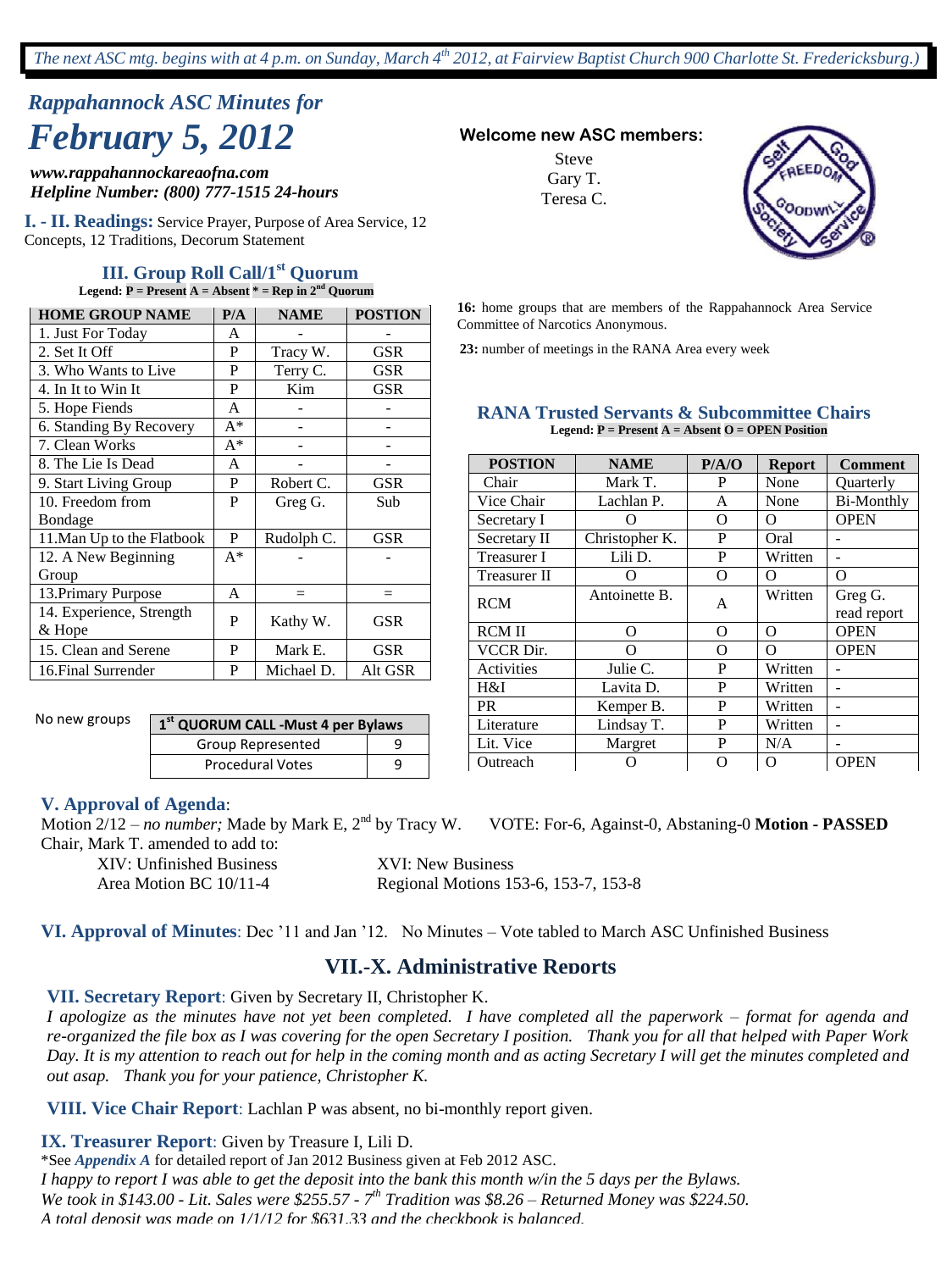## **IX. Treasurer's Report** (*continued)*: Given by Treasure I, Lily D.

\*See *Appendix A* on Pg 8. for Report of Jan 2012 Business given at Feb 2012 ASC

*There are 2 checks that have not cleared from early last year (March and June "11) written to Mary Washington for rent. I have attempted to contract them twice and have not yet had success to determine why they did not cash these checks. At this ASC I am expecting:*

*Literature invoice for order \* Receipt for Post Master \* Receipt for ink from the Secretary \* Exchange of paperwork on H&I and PR combing budgets.*

*Due to our budget timeline the payment for the PO Box was late and we were charged a \$15 late fee; I will be putting in a motion for this to be paid during New Business. We need consider this for next year and plan to make this payment on time to avoid this late fee.*

*Subcommittee Chairs – if we could get together to discuss budgets and tracking of expenses. This area continues to be a struggle and we need to get this tighten up. We can discuss by phone or email if not in person to discuss how to get the budget auditing resolved, that would be appreciated.*

Discussion:

Greg G/Lili D. – Checks are past 90 days, Greg G. will put in a motion to add these check totaling \$50 back into our account.

**X. RCM Report**: Report written by Antoinette B, RCM and read by Greg G.

*Rappahannock Regional Delegate Report January 07, 2012*

*Good afternoon Area,*

*Unfortunately, I am away due to another prior commitment however this RCM still has the responsibility to bring you the information from the 153rd Region. Open Forum begin at 11:05am with the Serenity Prayer. Topics of discussion were as follows: 1. H&I panel in which the Chair of H&I reported that the next meeting for* 

*H&I will held on January 21st at 3031 Churchland Blvd. Chesapeake Va. At Churchland Baptist time to be determined and encouraging H&I Chairs from the* 

*Area"s to participate Lawrence E is the Chair. We discussed the CARWorkshops which will be held throughout 4 Quadrants printable fliers with time and locations are on the car-na. org website. Public Relations in which the Chair is Nancy S. would like each RCM from each Area volunteer to help update phonelines. RCM"s to volunteer to get all information on events from their Area"s to the webmaster who is George B. protemp. Public Relations would also like the Chair or Vice- Chair to join the committee. Speaker Jam Chair Maria J. reports that Richmond has put in a bid for the Regional Speaker Jam supported by Tri-Cities and has suggested Juxtapose Media Coalition LLC. Do the taping for the event scheduled for March of 2012. The Area asked me to find out who was handling our phone lines it was Steve W. who served our Area his contact information is swillisfamily@aol.com it might be a good idea to contact him to find out where we are at this point. 1st and 2nd Quorum was met. Outer limits &New River Valley have not been present for 2 RSC; we welcomed Jimmy W. from Pennisula as a new attendee. 152nd minutes were not approved until the corrected report from the RANA Area is included. I want to thank the H&I Chair of our Area Latvia for pointing out the error. Grateful for the Therapeutic Value (smile).* 

*There was no Old Business. Nominations and Elections none. New Business*

*Motion 153-3*

*Mover: Treasurer 2nd : Patricia R Richmond*

*To approve continued use of Regional funds in accordance with the existing line items until submitted budget is approved. Intent: To allow the Region to continue to function in its efforts to carry the message.*

# *Motion passed 10-0-0*

*Motion 153-4*

*Mover: Nancy S 2nd Patricia R Richmond To add discussion about website on the agenda. Intent: To get clarity on changing. Motion passed 9-0-0*

### *Motion 153-5*

*Mover Antoinette B. 2nd Denis P Almost Heaven*

*To implement the RCM packet that was presented at the 2 day regional.*

*Intent: To give new RCM"s additional help with Region and teach the understanding of their position which will allow them to be more effective early to their perspective areas.*

*Motion passed 10-0-0*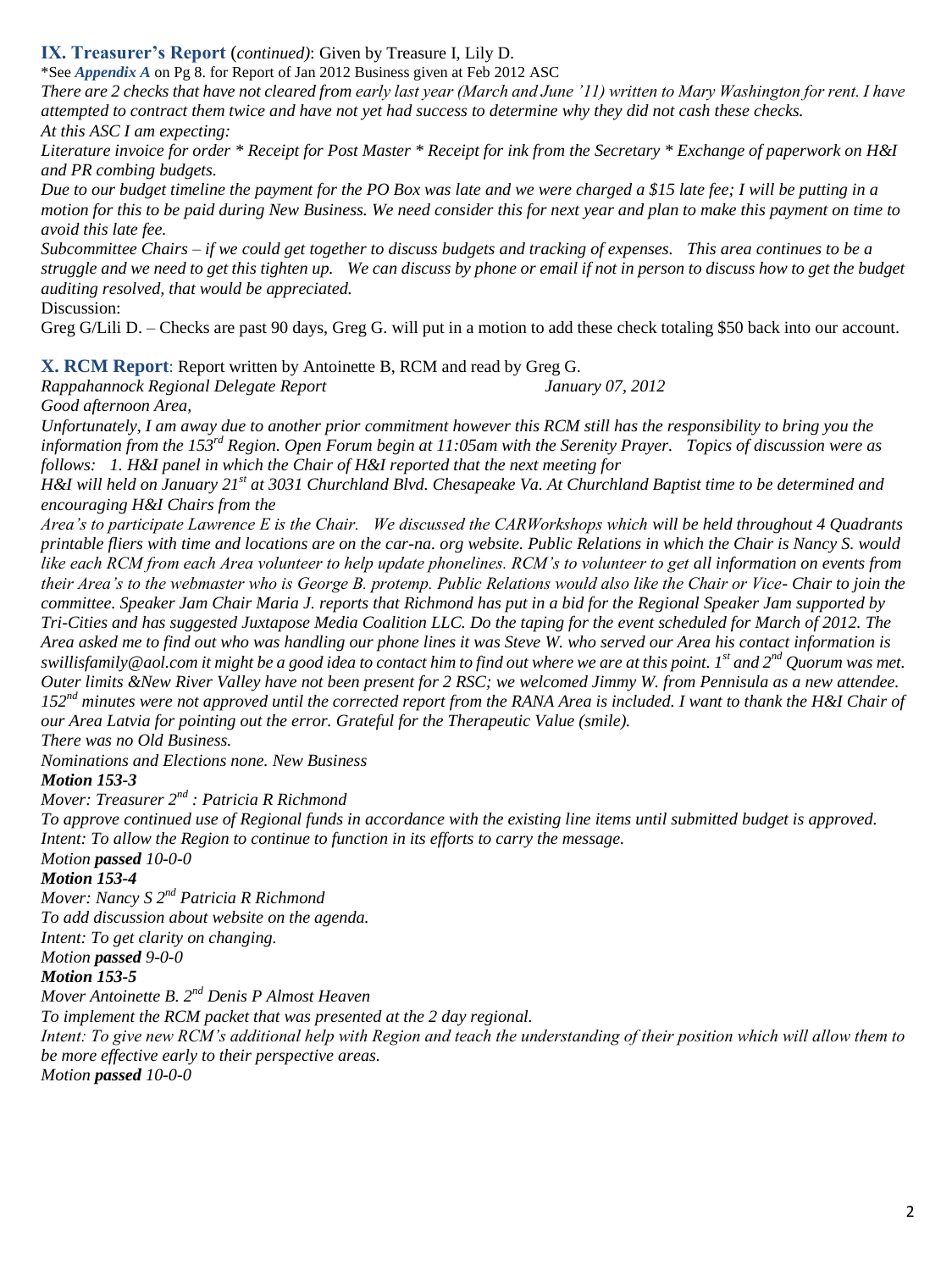**X. RCM Report** (*continued)*: Report written by Antoinette B, RCM and read by Greg G.

# *Motion 153-6*

*Mover Policy Subcommittee 2nd Patricia R Richmond*

- *Motion:*
	- *1. To amend the CARNA Guidelines Rules of Order section 9A STANDING AND ADHOC SUBCOMMITTEE CHAIR DUTIES( other than Policy Chair) to include:*

*Hold at least one subcommittee meeting on odd numbered months. 2. To amend the CARNA Guidelines of Rules of Order section 8A POLICY CHAIR DUTIES to include: Hold at least one subcommittee meeting on odd numbered month*

*Intent: To make the subcommittee chairs responsible for ensuring their subcommittee meet regularly.* 

*Pros: To require subcommittees to have regular meetings.* 

*Cons None*

*This is to be taken back to groups for Group Conscience at 154 RSC*

*There are two more motions 153-7 and the approval of the budget 153-8. I have given the Activities Chair Julie my receipts that total \$90.00 plus \$104.00 in cash that covers the last 4months of the RCM travel and gas. My term is up at the end of February and I have enjoyed this for the most part however it is time for my Area to announce this open position I will continue to serve until my term has ended.* 

*In Loving Service, Antoinette B.*

Discussion:

Chair, Mark – Clarification term is up in April. GSRs please take this back to your groups – RCM I is open. *\*We have a RCM II that will be nominated today during elections.*

*The Motion just read in this report should have already gone to groups for vote – they are among the motions that were added to this agenda at the beginning of this ASC meeting.*

No Comments or Questions.

# **XI. Subcommittee Reports**

## **A. Activities Report**: Given by Chair, Julie C.

*First of all I would like to thank ASC for allowing me to serve. Activities met this month to discuss the format of the speaker jam. There is still poor participation at our committee meeting we would greatly appreciate anyone who is willing to serve. Next month we will have an itemized report from monies from our budget to fund our speaker jam on March 31st . Thank you for your patience. In Loving Service ~ Julie C.* No Discussion

**B. Hospitals & Institutions (H&I) Report**: Given by Lavita D.

*Group met on January 22, 2012 at the Thurman Brisbane Shelter from 5pm to 7:00pm for a special mailing project and business meeting. Thank you PR for sending out 60 letters to the community! We are actively seeking facilities that do not have full access to regular Narcotics anonymous meetings. Thank you Lily for bringing the printer and thank you to all of those who came to support H & I and PR.*

*It is important that the fellowship be informed that H & I will operate as a subcommittee with its own budget and specific goals; however we will share meeting time, resources and trusted servants with PR. H&I will meet once a month which is still the 2nd Sunday of the month with PR. Group discussed and agreed that H & I will meet separately and then join PR for the duration of the meeting.* 

*We had a wonderful turnout of 9 individuals. Within those folks H & I now has elected a new Vice Chair Cory C and a new Panel Coordinator Emily S.* 

*We still need a secretary with at least 1 year clean and a literature coordinator with at least I year clean. We will need a host of diverse panel leaders who have a strong NA message of recovery. If you are interested you need to have a year or more clean and attend a few of our business meetings and upcoming orientations.*

*H & I is looking to do a few orientations to get folks educated on how to be panel leaders and how to lead H & I meetings/presentations in short-term and long term facilities.*

*I will be in California on February 12 and Cory will lead the meeting.*

*For the record I have \$110.00 worth of literature in my possession that was given to me from the previous chair. Sunday March 11 H & I will hold orientation for panel leaders and joint business meeting with PR. H& I will have an information table at the March 31, 2012 Speaker Jam. No expenses this month. In Loving Service ~ Lavita D, H & I Chair \* 505-353-1179*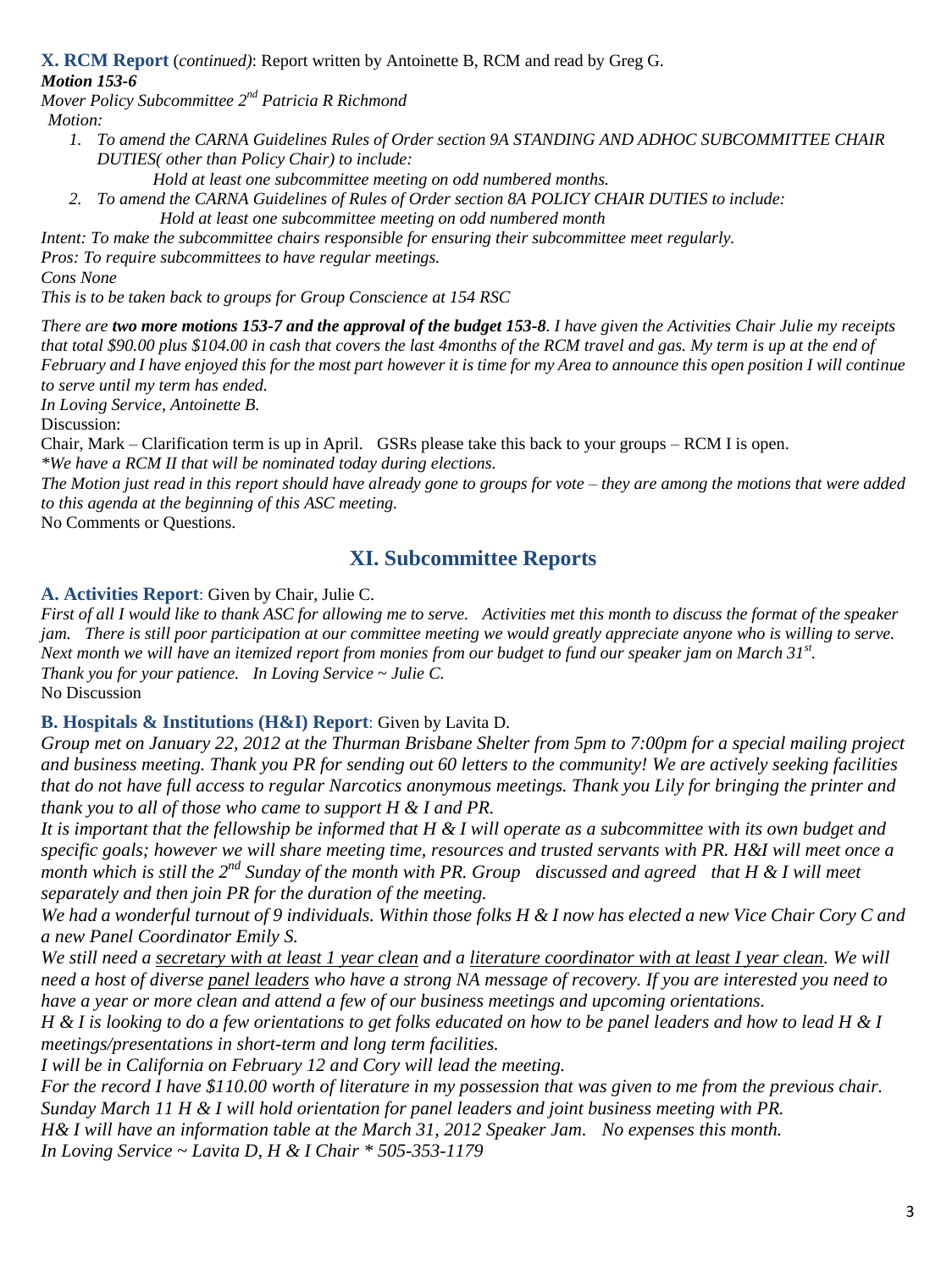**B. Hospitals & Institutions (H&I) Report** (*continued)*: Given by Lavita D.

Discussion:

Julie C./Rudolph C./ Lavita D.: *H&I and PR will be doing a presentations/information at the 3/31 Speaker Jam as well as there are two meetings that we were invited to give presentation in combination with a pot luck for H&I to get people involved in service. We will be doing both events to get some new panel members. In preparation someone from H&I/PR will come to the Thursday night meeting in advance to help determine logistics for setup.* Lindsay T./Lavita D./Kemper B./Lili D.: *Accounting error in Literature amount, estimated to be due to the cost of certain IPs. Reported as \$108.00, actual amount is \$120. This will be addressed outside of RANASC and discussed at March RANASC.*

**D. Outreach Report**: **Open position** – no report. \*Note C. Literature Report is given after F. VCRCC Report\* Chair, Mark T.: *GSRs please announce this open position at your home groups.*

# **E. Public Relations (PR) Report**: Given by Kemper B., Chair

*I"d like to thank the ASC and GSR"s for allowing me to serve. PR & HI met on January 22nd, at the normally scheduled time. By the grace of God and the desire of other members we had a wonderful turnout. We were able to discuss some of the different things that PR & HI could do this year while we stuffed envelopes for the mailing. The envelopes are ready to be mailed. As the subcommittee chair in charge of doing all duties of the PR group conscience at each area, I would like to personally apologize for the mishap of writing a motion to the administrative committee for funds to be released from the budget only to walk out without taking the check. We have found a way to spend less then what we had expected anyways, and our adjustments are being made into a new motion. I have a few receipts for purchases made during the mailing for supplies and the website, and also will only request funds to be released now for postage to send off the letters.* 

*The breakdown is below:*

*Website renewal (1 mo) \$9.95- for reimbursement \* Black Ink for printer \$23.99 – for reimbursement*

*Pull & Seal Envelopes \$5.25 – for reimbursement \* Estimate for postage \$45.00 (\$.45 per stamp x 100) – requested to purchase We also purchased literature for the mailing in January"s area and here is the breakdown:*

*Literature \$108.80 \*\* Note – this will be adjusted as this should be \$120\*\**

*There are motions being written today for the reimbursement amounts above.*

*I would like to again thank all whom were able to show up at our meeting. We also discussed possibly having an H&I learning day before or after the kickoff of the March 31st speaker jam here in our area, and also our plans for response if and when we get feedback from one of the many institutions and organizations that we sent out information to. Finally, we discussed and voted that we would have our next PR and H&I meeting on February 12th at 5:00 at Thurman Brisbens.*

*The website billing was changed again by web.com from a monthly billing cycle to a 28 day cycle. This creates an issue with the budget because we are budgeted for 12 payments of 9.95 each and this makes a year of 13 payments. We have paid for this month, so we will have to address the extra month this at our meeting on the 12th. There is a motion going out for the remaining 11 months today - \$109.45.* 

*Also, our quarterly meeting lists will be printed this month, so if we could get any adds, removes, or changes submitted today or at latest this Friday, February 10th, we would greatly appreciate this. There is a meeting list/paper going around now please note any changes on this list. ~ ILS - Kemper B - PR Chair*

Discussion:

Rudolph C/Kemper B./Lavita D.: *Contact at the Probation Office has interest in NA information and IPs for PO Officers as well as at Drug Court.* 

Kemper B./Lavita D.: *We will be updating the meeting list to combine H&I and PR to meet on the 2nd Sunday of the Month at the Thurman-Brisben Center.*

Lili D./Kemper B. – *The \$380 check that Kemper is referring to was written incorrectly and was voided. Note this is on this month"s Treasurers Report.*

**F. VCRR Director Report**: Open position – no report.

Chair, Mark T.: *GSRs please announce this open position at your home groups.*

# **C. Literature Chair Report**: Given by Lindsay T.

*Last month we sold \$255.57 in literature to groups. We sold/gave \$120 to PR and H&I. I orders \$100.32 in Literature this month, I will be putting in a motion with the invoice to pay for this. We are still meeting the 3rd Thursday of every month upstairs in Wegmans at 5pm. We now have a Vice Chair for Literature – Margaret.*

*I am still trying to figure out the budget and how that works. From what I can gather our end budget for buying literature is now \$264.05. This total is after the Freestate that was made this month. ~ Thank you, Lindsay T.* Discussion:

Lili D./Lindsay T.: *GSRs please give us a month for us to figure out the new budget changes can be done correctly as we can determine how to report the Literature budget at the end of ASC.*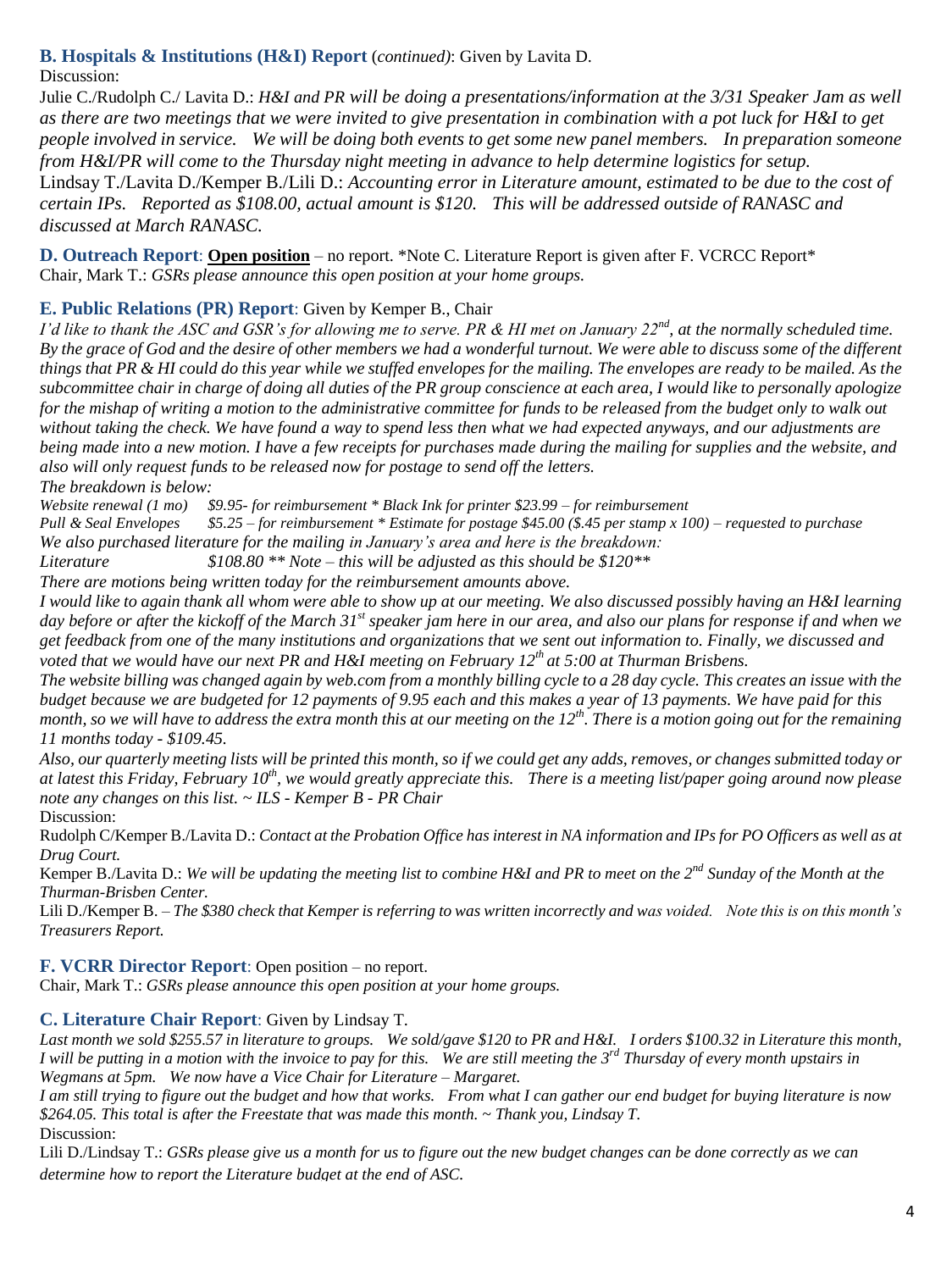# **XII. Group Service Representative (GSR) Reports**

| <b>HOME GROUP</b>                                                                                                                                     | <b>GSR/ALT</b>                                                                                                                                                                   |  | <b>DAYS AND TIMES</b><br>OF MEETINGS    | # GROUP<br><b>MEMBERS</b> | #AVG.<br><b>ATTENDING</b> | 7 <sup>th</sup><br>TRAD. | LIT.<br><b>ORDER</b>     |  |  |
|-------------------------------------------------------------------------------------------------------------------------------------------------------|----------------------------------------------------------------------------------------------------------------------------------------------------------------------------------|--|-----------------------------------------|---------------------------|---------------------------|--------------------------|--------------------------|--|--|
| 1.<br><b>Just For Today</b>                                                                                                                           | <b>ABSENT</b>                                                                                                                                                                    |  | Sun. $12 - 1:30$ pm                     | $\qquad \qquad -$         | $\overline{\phantom{a}}$  | $\overline{\phantom{a}}$ |                          |  |  |
|                                                                                                                                                       |                                                                                                                                                                                  |  |                                         |                           |                           |                          |                          |  |  |
| 2. Set it Off                                                                                                                                         | Tracy W. - GSR   Sun. 7 - 8:30pm                                                                                                                                                 |  |                                         |                           |                           | \$10.00                  |                          |  |  |
|                                                                                                                                                       | Our group in growing. We need home group members. We need trusted servants, GSR. We have a lot of newcomers. I need<br>to move up and learn more about things on the area level. |  |                                         |                           |                           |                          |                          |  |  |
| 3. Who Wants to Live                                                                                                                                  | Terry C. - GSR                                                                                                                                                                   |  | Mon. $-$ Fri.12 - 1:00pm                |                           |                           | \$12.28                  | \$287.00                 |  |  |
| The Group is doing well.                                                                                                                              |                                                                                                                                                                                  |  |                                         |                           |                           |                          |                          |  |  |
| 4. In It to Win it                                                                                                                                    | Kim - GSR                                                                                                                                                                        |  | Mon. 7:30 - 8:00pm                      |                           |                           | \$0                      | \$0                      |  |  |
| Membership is good. We have new & enthusiastic home group members. We have placed a large literature order online.                                    |                                                                                                                                                                                  |  |                                         |                           |                           |                          |                          |  |  |
| 5. Hope Fiends                                                                                                                                        | <b>ABSENT</b>                                                                                                                                                                    |  | Tue. 7 - 8:00pm                         |                           |                           |                          |                          |  |  |
|                                                                                                                                                       |                                                                                                                                                                                  |  |                                         |                           |                           |                          |                          |  |  |
| <b>6.</b> Standing by Recovery                                                                                                                        | Steve - Alt GSR   Tue. $7:30 - 8:30$ pm                                                                                                                                          |  |                                         | 5                         | $10-15$                   | \$15.00                  |                          |  |  |
| We have $\sim$ 10-15 people attending on the average. We have 5 home group members. Our group is pretty strong.                                       |                                                                                                                                                                                  |  |                                         |                           |                           |                          | <b>Birthdays</b>         |  |  |
| attract up to 25 people. We have quite a few new comers. Pamela C. is celebrating 18 years on Feb $7th$ .                                             |                                                                                                                                                                                  |  |                                         |                           |                           |                          |                          |  |  |
| 7. Clean Works                                                                                                                                        | Brandon - GSR                                                                                                                                                                    |  | Wed. 7 - 8:00pm                         |                           |                           | \$10.00                  | $\overline{a}$           |  |  |
| Group is still maintaining a strong attendance, many newcomers – at least 2-5 newcomers per week.<br>Brandon K. is celebrating 1 year on Feb $15th$ . |                                                                                                                                                                                  |  |                                         |                           |                           |                          |                          |  |  |
| 8. The Lie Is Dead                                                                                                                                    | <b>ABSENT</b>                                                                                                                                                                    |  | Wed. 7 - 8:15pm                         | $\overline{a}$            | $\overline{a}$            | $\equiv$                 | $\blacksquare$           |  |  |
|                                                                                                                                                       |                                                                                                                                                                                  |  |                                         |                           |                           |                          |                          |  |  |
| 9. Start Living Group                                                                                                                                 | Robert C. - GSR                                                                                                                                                                  |  | Thu. 7 - 8:00pm                         | $\overline{a}$            | $5-10$                    | \$30.00                  |                          |  |  |
| We are in hanging in there.                                                                                                                           | Newcomers are coming in frequently.                                                                                                                                              |  |                                         |                           |                           |                          |                          |  |  |
| 10. Freedom from<br><b>Bondage</b>                                                                                                                    | Greg G. - Sub.                                                                                                                                                                   |  | Thur. 8 - 9:00pm                        |                           | $\overline{a}$            | \$10.00                  | $\overline{\phantom{a}}$ |  |  |
| Attendance is low. Home Group is strong, but needs a GSR.                                                                                             |                                                                                                                                                                                  |  |                                         |                           |                           |                          |                          |  |  |
| 11. Man Up to the<br><b>Flatbook</b>                                                                                                                  | Rudolph C. - GSR<br>Cleo J. - Alt. GSR                                                                                                                                           |  | Thur. 7 - 8:30pm                        | $\overline{a}$            | $\overline{\phantom{a}}$  | \$0                      | $\overline{\phantom{a}}$ |  |  |
| We are doing really well. We had a business meeting and we are submitting a motion in regards to our accountability of funds                          |                                                                                                                                                                                  |  |                                         |                           |                           |                          |                          |  |  |
| being distributed to Regional. The reason for this is because we believe more should be contributed. No group Anniversaries.                          |                                                                                                                                                                                  |  |                                         |                           |                           |                          |                          |  |  |
| 12. A New Beginning<br>Group                                                                                                                          | Sara T. - GSR   Fri. $7 - 8:15$ pm                                                                                                                                               |  |                                         |                           |                           | \$0                      | \$33.00                  |  |  |
| Group is doing well. Group is purchasing \$33.00 of literature today. Did not vote on donation so we'll have to double up next                        |                                                                                                                                                                                  |  |                                         |                           |                           |                          |                          |  |  |
| month. Greg G. will be celebrating 8 years on Feb 10 <sup>th</sup> .                                                                                  |                                                                                                                                                                                  |  |                                         |                           |                           |                          |                          |  |  |
| 13. Primary Purpose                                                                                                                                   | <b>ABESENT</b>                                                                                                                                                                   |  | Sat. $12 - 1:00$ pm                     | $\overline{a}$            | $\overline{a}$            | $\overline{\phantom{a}}$ | $\frac{1}{2}$            |  |  |
| 14. Experience, Strength &                                                                                                                            | Kathy W. -                                                                                                                                                                       |  | Sat. $7 - 8:00$ pm                      | $\overline{a}$            | $\overline{a}$            | \$10.00                  | \$31.00                  |  |  |
| Hope                                                                                                                                                  | <b>GSR</b>                                                                                                                                                                       |  |                                         |                           |                           |                          |                          |  |  |
| Ordered \$31.00 in literature.<br>Donated \$10.00 to area. No celebrations @ this time.<br>Group is doing well.                                       |                                                                                                                                                                                  |  |                                         |                           |                           |                          |                          |  |  |
| 15. Clean and Serene                                                                                                                                  | Mark $E. - GSR$                                                                                                                                                                  |  | Fri. $10 - 11:00$ pm                    | $\overline{a}$            | $5 - 15$                  | \$0                      | $\frac{1}{2}$            |  |  |
| Need trusted servants<br>Around 5-15 each meeting.                                                                                                    |                                                                                                                                                                                  |  |                                         |                           |                           |                          |                          |  |  |
| 16. Final Surrender                                                                                                                                   | Mike D.                                                                                                                                                                          |  | Tue. 7 - 8:30pm<br>Wed. & Fri. 7-8:00pm |                           |                           | \$0                      | \$10                     |  |  |
| Group is doing well. 5-7 new people in past month. Donated \$0. In need of people to sponsor.                                                         |                                                                                                                                                                                  |  |                                         |                           |                           |                          |                          |  |  |

Discussion:

*Treasurer, Lili D.: Receipts for 7th Tradition donation will be ready shortly; please do not forget to pick them up.*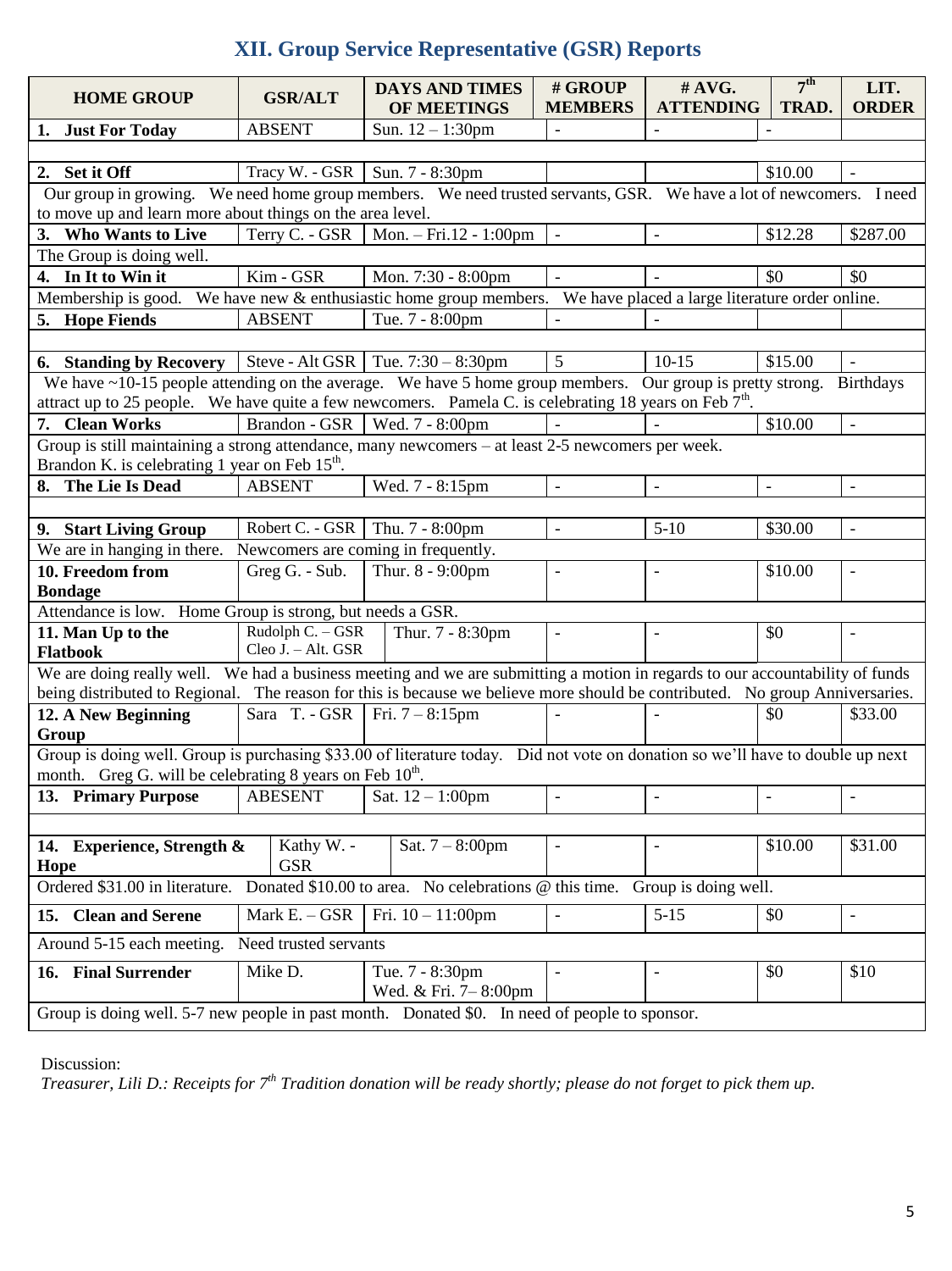# **XIII. Group Roll Call/2nd Quorum**

**Legend: P = Present A = Absent**

| <b>HOME GROUP NAME</b>             | P/A | <b>NAME</b>  | <b>POSTION</b> |  |
|------------------------------------|-----|--------------|----------------|--|
| 1. Just For Today                  | A   |              |                |  |
| 2. Set It Off                      | P   | Tracy W.     | <b>GSR</b>     |  |
| 3. Who Wants to Live               | P   | Terry C.     | GSR            |  |
| 4. In It to Win It                 | P   | Kim          | GSR            |  |
| 5. Hope Fiends                     | A   |              |                |  |
| 6. Standing By Recovery            | P   | <b>Steve</b> | Alt GSR        |  |
| 7. Clean Works                     | P   | Brandon H.   | <b>GSR</b>     |  |
| 8. The Lie Is Dead                 | A   |              |                |  |
| 9. Start Living Group              | P   | Robert C.    | <b>GSR</b>     |  |
| 10. Freedom from                   | P   | Greg G.      | Sub            |  |
| Bondage                            |     |              |                |  |
| 11. Man Up to the Flatbook         | P   | Rudolph C.   | <b>GSR</b>     |  |
| 12. A New Beginning                | P   | Sara T.      | GSR            |  |
| Group                              |     |              |                |  |
| 13. Primary Purpose                | A   |              |                |  |
| 14. Experience, Strength<br>& Hope | P   | Kathy W.     | <b>GSR</b>     |  |
| 15. Clean and Serene               | P   | Mark E.      | <b>GSR</b>     |  |
| 16. Final Surrender                | P   | Michael      | Alt GSR        |  |

**2 st QUORUM CALL -Must 4 per Bylaws** Group Represented 12 Procedural Votes 12

#### **Regional Committee Member (RCM) II :**

Rudolph C. nominated by Greg G,  $2^{nd}$  by Dawn. Qualification read from Bylaws – Qualification satisfied

Vote: **Passed Congratulations! New RCM II for RANA is Rudolph C.**

# **XIV. Unfinished Business**

### **Motion #BC 10/11-4**

Maker: Bylaws ad hoc Subcommittee 2  $2^{nd}$  by: Patricia S. To change in Article 3, Section 4 – Quorum:

From - "A quorum of four (4) GSRs shall be obtained before conducting Unfinished Business"

To - "A quorum of eight (8) GSRs shall be obtained before conducting Unfinished Business.

**Intent:** To more accurately carry the voice of the Groups Discussion:

Chair, Mark T.: *Last month Chair voted as a "tie-breaker", was made aware this was Out of Order so we need to address this motion again.* 

*Sara T. from Bylaws AdHoc: As there are 16 groups in RANA, currently we only need 25% of groups represented to do business, this motion if passed would bring the representation up to 50%.* VOTE: For=2, Against= 5, Abstain= 1 **Motion – FAILED**

# **XV. Elections for Open Positions**

\*Secretary I \*Treasurer II \*RCM I \*RCM II \*VCRR Director \*Out Reach Chair

### **VCRR Director:**

Gary T. nominated by Rudolph C.,  $2^{nd}$  by Sara T. Qualification read from Bylaws – Qualification satisfied

Vote: **Passed Congratulations!**

**New VCRR Director for RANA is Gary T.**

### **Secretary I:**

Teresa C. nominated by Lavita D., 2<sup>nd</sup> by Tracy W. Qualification read from Bylaws – Qualification satisfied Vote: **Passed Congratulations!**

**New Secretary I for RANA is Teresa C.**

**GSRs please pass on at your home groups:** Open Positions Remaining at ASC: **RCM I, Treasure II & Out Reach Chair** \*See your copy of the Bylaws for qualifications.

# **XVI. New Business**

### **Regional Motions**

**Motion 153-6**: *See RCM Report (X.), Pg2. VOTE: For=0, Against= 0, Abstain= 0 Motion – FAILED* Discussion: Rudolph C./Chair, Mark T. – *GSRs did not get this motion to be able to vote on this motion as there was no RCM* 

*report given at ASC last month.*

**Motion 153-7** : *VOTE: For=5, Against= 0, Abstain= 1 Motion – PASSED*

Chair, Mark T. – *In brief this motion concerns the Piedmont Area joining Quadrant I, our quadrant AND adding the Gateway to Freedom to Quadrant II/*

**Motion 153-8**: *VOTE: For=4, Against= 0, Abstain= 0 Motion – PASSED*

Chair, Mark  $T - In$  brief this motion concerns the regional budget.

### **Area Motions**

**Motion 2/12-2**: Maker: Lily D. 2<sup>nd</sup> by Terry C. \*Procedural Vote to do business, not to go back to groups.

To reimburse Lili D \$15.00 that was paid to postmaster for late fee for PO Box.

**Intent:** To comply with  $7<sup>th</sup>$  Tradition. The check that was written on Jan  $8<sup>th</sup>$ , it was late as the payment was due Jan  $1<sup>st</sup>$ . Discussion: Treasurer, Lily D.: *Tabled discussion on arranging payment on time for 2013 for March ASC during unfinished business. VOTE: For=7, Against= 0, Abstain= 1 Motion – PASSED*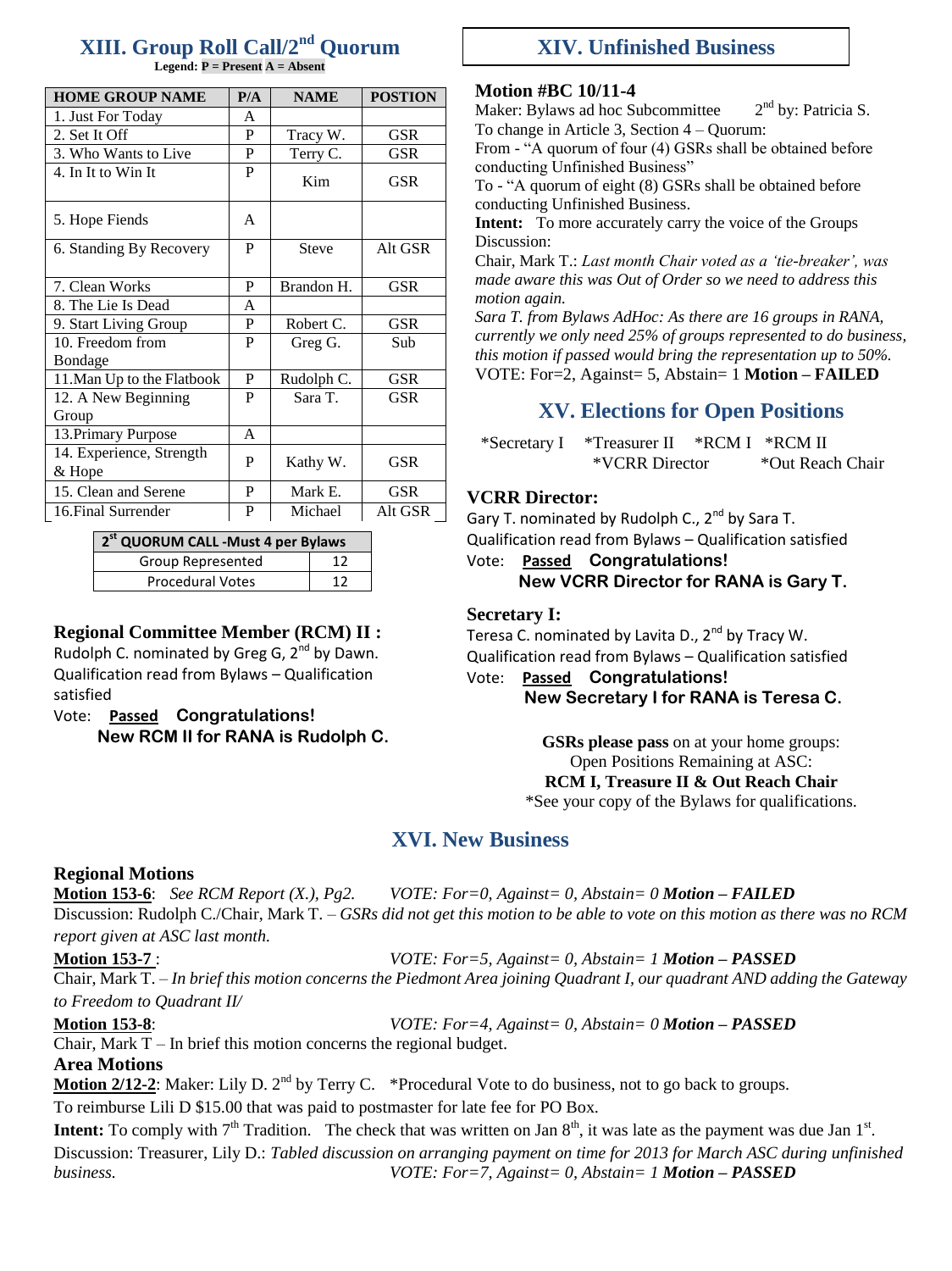#### **XVI. New Business** *(continued)*

**Motion 02/12-3:** Maker Greg G 2<sup>nd</sup> by Sara T. \*Procedural Vote to do business, not to go back to groups. To consider checks #1023 for \$30 and \$1032 for \$20 that were not cashed from March and June of 2011 that were paid for rent to be lost and to add them back into our balance, \$50.

**Intent:** To correctly balance the checkbook. *VOTE: For=7, Against= 0, Abstain= 0 Motion – PASSED* **Motion 2/12-4:** Maker PR Chair, Kemper B. \*Budgeted item no 2<sup>nd</sup> or vote required.

To pay Web.com \$109.45 for the remaining 11 months of 2012 at \$9.95/month.

**Intent:** To comply with Bylaws, to carry the message.

Discussion: They would like a auto-debit, this body voted to pay by check and Web.com made an exception for us and we will pay by check.

**Motion 2/12-5**: Maker PR Chair, Kemper B.. \*Budgeted item no 2<sup>nd</sup> or vote required.

To release \$84.19 to the PR Chair for reimbursement for the purchases on 1/22 and the future purchase of postage for mailing

 $$9.95$  – web site for 1 month – emailed receipt  $$23.99$  – ink – hard receipt given

\$5.25 – envelops - hard receipt given \$45.00 – postage – not yet purchased.

**Intent:** To comply the Bylaws of nature of the funds released under the correct budgeted sections.

No Discussion

**Motion 2/12-6:** Maker Literature Chair, Lindsay T. \*Budgeted item no 2<sup>nd</sup> or vote required.

To send a check for \$100.32 to Freestate to pay for Literature. Invoice attached.

**Intent:** To pay for literature

No Discussion

*Motion 02/12-1*: Maker Dawn R on behalf Man-Up Group, 2<sup>nd</sup> by Rudolph C.

Man-Up to the Flatbook Group motions for clarification on what procedure/formula is being used to calculate how we donate to Region and World. How often do we donate, where is it found in the Bylaws?

**Intent:** Transparency to RANA. Seeking clarification for how our money is being used.

Chair, Mark T.: *Out of order, deemed Point of Clarification.*

Discussion:

Rudolph C./Dawn/Lili D./Mark T. *– Group felt group donation to Region and World was not enough. In the back of the Bylaws is the yearly budget there are two line items; one for Region donation and one for World donation, both donations were paid. There is a concerned that the donation to Region was skipped and was not paid timely and member had to remind ASC to make the payment. This is a point of clarification and transparency requested, not a motion to be voted on. To raise the amount to be donated a motion would need to be made to raise the amount and amend the Bylaws. Does a motion need to be made to amend the Bylaws for clarification, add "bi-annually" and what is the formula to determine this donation? The yearly budgeted donation to regional was \$280 in was mailed after the April "12 ASC, we voted to send the entire donation at that time since we had the money. The donation is here in the checkbook and in the April ASC Minutes. 2010-2011 the regional donation budgeted amount went down from the previous amount of \$400 as it was voted to add a world donation for \$120. Our area voted to split the \$400 and send the \$120 directly to World as that was not in the previous year budgets, the entire \$400 donation was sent directly to Region. Clarification: If a motion is made to raise the amount of one item in the budget a counter negative budgeted amount must also be made. As this is a balanced budget if monies are raised in one line item the monies have to be removed from another line item. The Treasure did not ee that it is specified as bi-annually in the Bylaws. This type of discussion would be shared in Open Sharing and it would probably be discussed for a month or so at the group levels, then a motion would come back for us to be voted on. Makers of motion will take information back to our group to discuss and do more research. Discussion of the 2012 budgeted Prudent reserve regarding if these monies could be an option to increase the donation to Region and World. This would also require a motion and to be voted on by groups.*

# **XVII.Review of Group Status and Business**

Final Surrender, Clean & Serene, and Hope Fiend groups could use support from experience members, in need of sponsors.